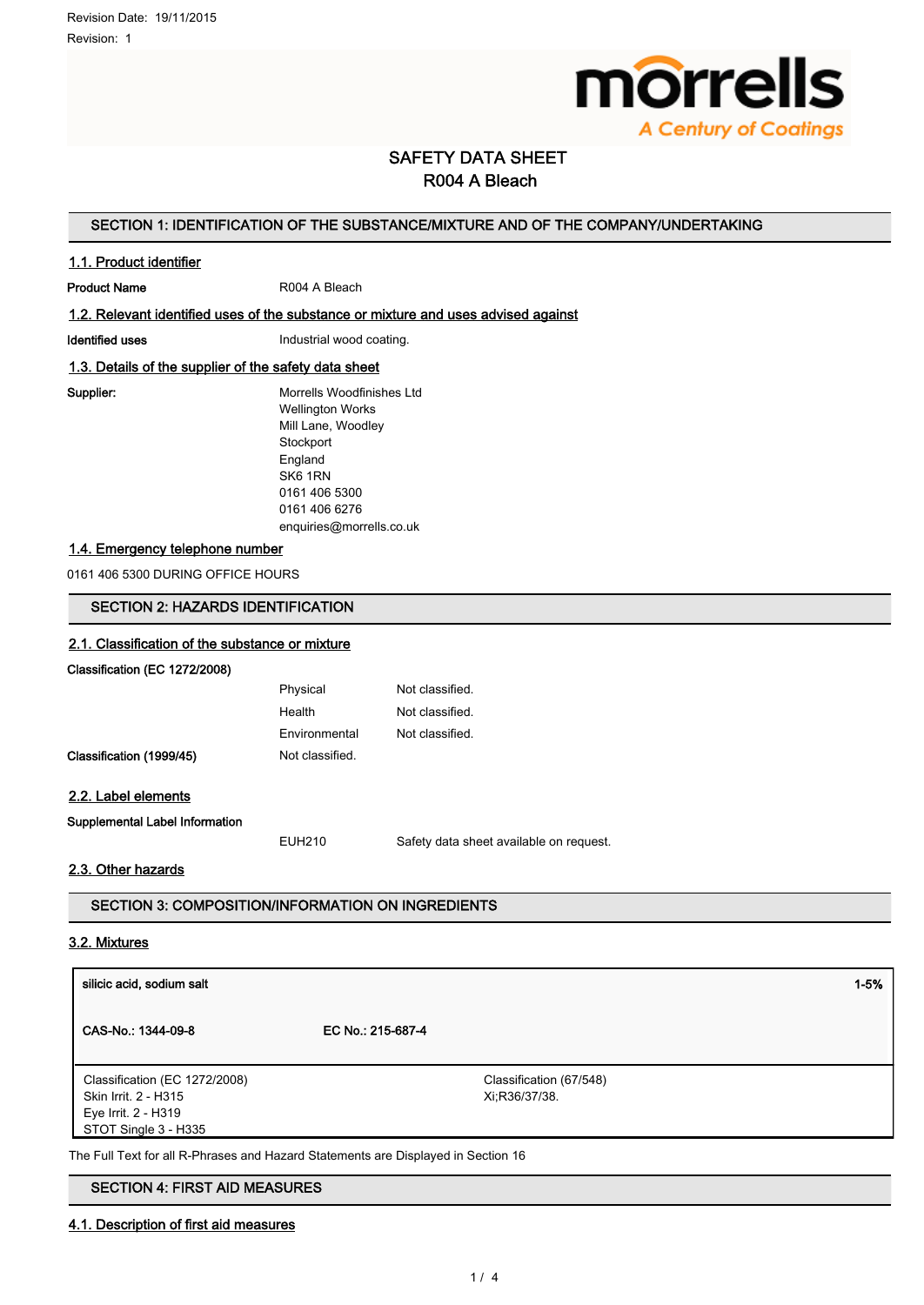#### Inhalation.

# R004 A Bleach

Move the exposed person to fresh air at once. Rinse nose and mouth with water. Get medical attention if any discomfort continues.

### Ingestion

NEVER MAKE AN UNCONSCIOUS PERSON VOMIT OR DRINK FLUIDS! Rinse mouth thoroughly. Get medical attention if any discomfort continues.

## Skin Contact

Remove affected person from source of contamination. Remove contaminated clothing. Wash the skin immediately with soap and water. Get medical attention if any discomfort continues.

### Eye Contact

Make sure to remove any contact lenses from the eyes before rinsing. Promptly wash eyes with plenty of water while lifting the eye lids. Continue to rinse for at least 15 minutes. Get medical attention if any discomfort continues.

### 4.2. Most important symptoms and effects, both acute and delayed

### 4.3. Indication of any immediate medical attention and special treatment needed

## SECTION 5: FIREFIGHTING MEASURES

## 5.1. Extinguishing media

### Extinguishing Media

This product is not flammable. Use fire-extinguishing media appropriate for surrounding materials.

## 5.2. Special hazards arising from the substance or mixture

## 5.3. Advice for firefighters

## SECTION 6: ACCIDENTAL RELEASE MEASURES

## 6.1. Personal precautions, protective equipment and emergency procedures

## 6.2. Environmental precautions

## 6.3. Methods and material for containment and cleaning up

Stop leak if possible without risk. Absorb in vermiculite, dry sand or earth and place into containers. Flush with plenty of water to clean spillage area. Do not contaminate water sources or sewer.

## 6.4. Reference to other sections

# SECTION 7: HANDLING AND STORAGE

## 7.1. Precautions for safe handling

Avoid spilling, skin and eye contact.

## 7.2. Conditions for safe storage, including any incompatibilities

Store in tightly closed original container in a dry, cool and well-ventilated place. Keep in original container.

## 7.3. Specific end use(s)

## SECTION 8: EXPOSURE CONTROLS/PERSONAL PROTECTION

#### 8.1. Control parameters

## 8.2. Exposure controls

#### Protective Equipment



#### Engineering Measures

Provide adequate ventilation. Observe occupational exposure limits and minimize the risk of inhalation of vapours.

#### Respiratory Equipment

No specific recommendation made, but respiratory protection may still be required under exceptional circumstances when excessive air contamination exists.

## Hand Protection

Use suitable protective gloves if risk of skin contact.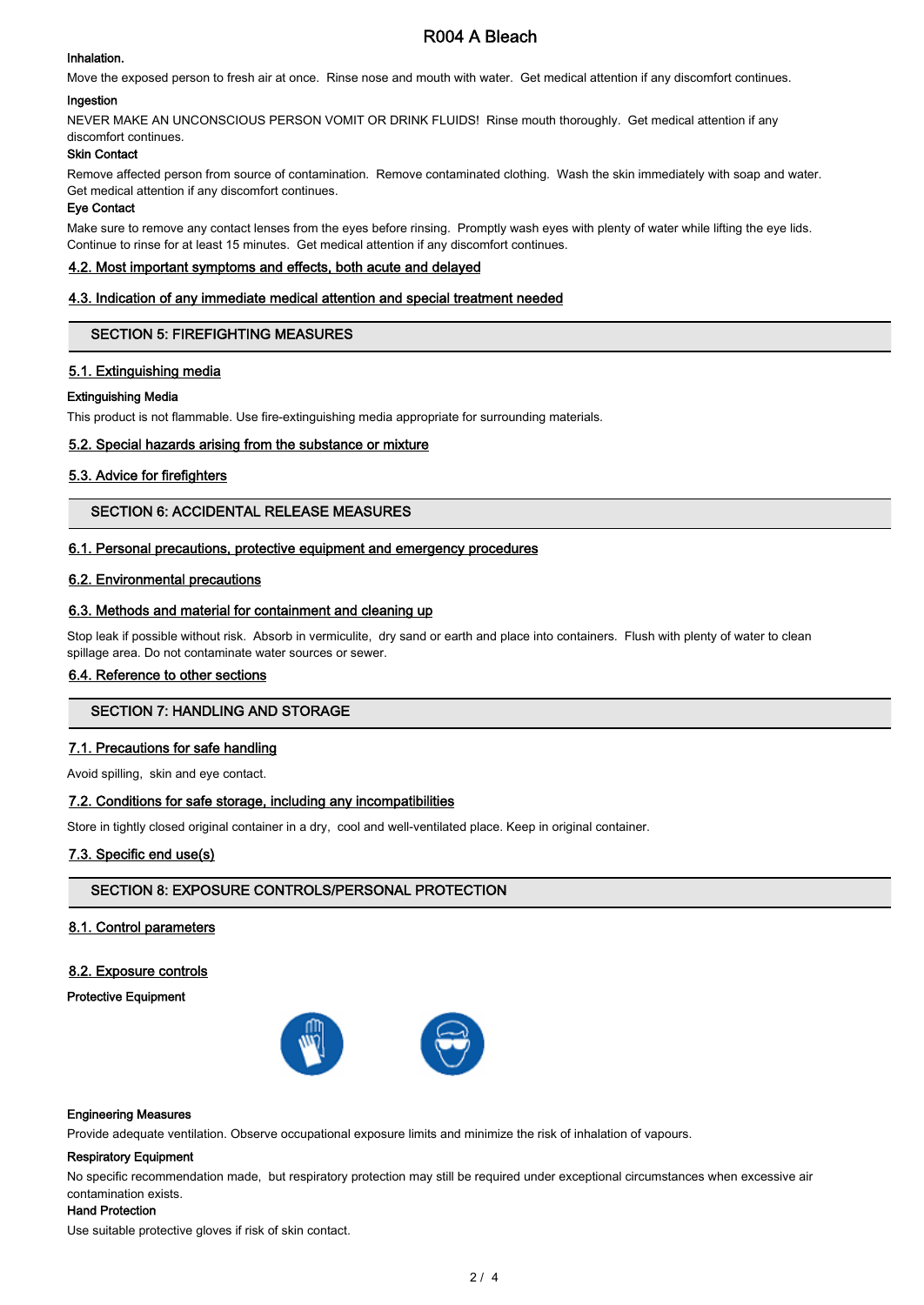# R004 A Bleach

## Eye Protection

If risk of splashing, wear safety goggles or face shield.

#### Other Protection

Wear appropriate clothing to prevent any possibility of skin contact.

#### Hygiene Measures

DO NOT SMOKE IN WORK AREA! Wash at the end of each work shift and before eating, smoking and using the toilet. Wash promptly if skin becomes wet or contaminated. Promptly remove any clothing that becomes contaminated. Use appropriate skin cream to prevent drying of skin. When using do not eat, drink or smoke.

## SECTION 9: PHYSICAL AND CHEMICAL PROPERTIES

### 9.1. Information on basic physical and chemical properties

#### Appearance Liquid

### 9.2. Other information

## SECTION 10: STABILITY AND REACTIVITY

### 10.1. Reactivity

### 10.2. Chemical stability

Stable under normal temperature conditions.

#### 10.3. Possibility of hazardous reactions

### 10.4. Conditions to avoid

Avoid excessive heat for prolonged periods of time.

### 10.5. Incompatible materials

### 10.6. Hazardous decomposition products

Fire creates: Carbon monoxide (CO). Carbon dioxide (CO2).

### SECTION 11: TOXICOLOGICAL INFORMATION

#### 11.1. Information on toxicological effects

#### Inhalation

In high concentrations, vapours may irritate throat and respiratory system and cause coughing.

#### Ingestion.

May cause discomfort if swallowed.

#### Skin Contact

Liquid may irritate skin.

### Eye Contact

Spray and vapour in the eyes may cause irritation and smarting.

## SECTION 12: ECOLOGICAL INFORMATION

#### Ecotoxicity:

Not regarded as dangerous for the environment.

### 12.1. Toxicity

### 12.2. Persistence and degradability

#### 12.3. Bioaccumulative potential

#### 12.4. Mobility in soil

## 12.5. Results of PBT and vPvB assessment

#### 12.6. Other adverse effects

# SECTION 13: DISPOSAL CONSIDERATIONS

## 13.1. Waste treatment methods

Dispose of waste and residues in accordance with local authority requirements.